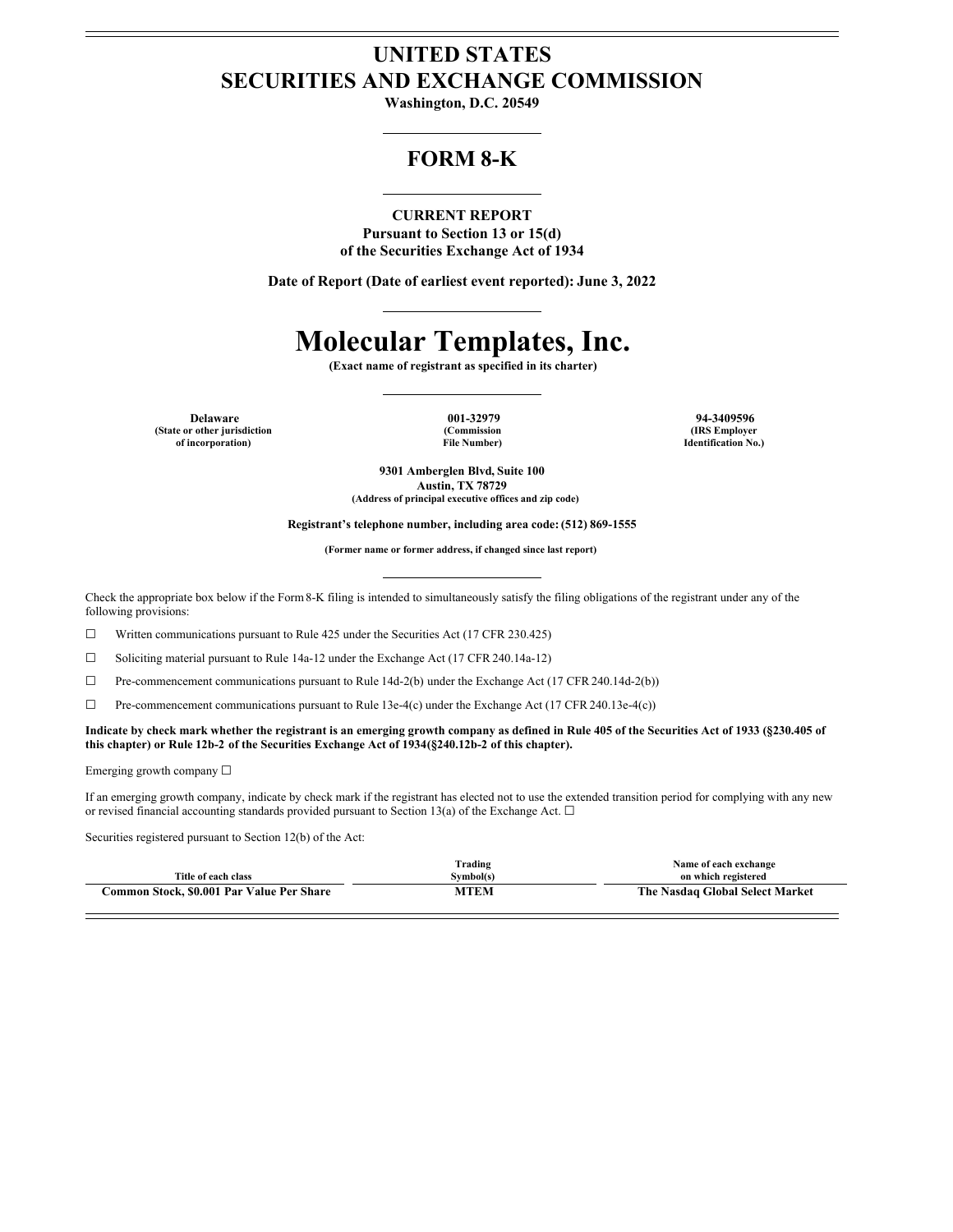#### **Item 5.07 Submission of Matters to a Vote of Security Holders.**

On June 3, 2022, Molecular Templates, Inc. (the "Company") held its 2022 annual meeting of stockholders (the "Annual Meeting"). At the Annual Meeting, a quorum of 48,454,443 shares of the Company's common stock, or 86.06% of the outstanding shares of common stock entitled to vote as of the record date of April 7, 2022, were present in person or represented by proxy. At the Annual Meeting, the stockholders: (1) elected each of David Hirsch, M.D., Ph.D., David R. Hoffmann, and Kevin Lalande to the Company's Board of Directors as a Class III director for a term of three years to serve until the 2025 annual meeting of stockholders and until his successor is elected and qualified or until his earlier death, resignation or removal ("Election of Directors"); (2) ratified the appointment of Ernst & Young LLP as the Company's independent registered public accounting firm for the fiscal year ending December 31, 2022 ("Auditor Ratification"); and (3) approved, on an advisory basis, the compensation of the Company's named executive officers as disclosed in the proxy statement for the meeting ("Advisory Vote on Executive Compensation"). A more complete description of each of these matters is set forth in the Company's proxy statement.

The number of votes cast in favor or against or withheld by the stockholders and the number of abstentions and the number of brokemon-votes on each of the foregoing matters are set forth below.

1. Election of Directors

 $2.4$ 

|                                            | <b>Shares</b>                     |                   |                             |                            |  |
|--------------------------------------------|-----------------------------------|-------------------|-----------------------------|----------------------------|--|
|                                            | <b>Shares</b>                     | Voted             | <b>Shares</b>               | Broker                     |  |
| <b>Nominee</b>                             | <b>Voted For</b>                  | Against           | Abstaining                  | <b>Non-votes</b>           |  |
| David Hirsch, M.D., Ph.D.                  | 22,613,100                        | 17,973,471        | 7,494                       | 7,860,378                  |  |
| David R. Hoffmann                          | 23,166,992                        | 17,419,687        | 7,386                       | 7,860,378                  |  |
| Kevin Lalande                              | 23,160,021                        | 17,425,253        | 8,791                       | 7,860,378                  |  |
| 2. Auditor Ratification                    |                                   |                   |                             |                            |  |
|                                            |                                   | <b>Shares</b>     |                             |                            |  |
|                                            | <b>Shares</b><br><b>Voted For</b> | <b>Voted</b>      | <b>Shares</b><br>Abstaining | <b>Broker</b><br>Non-votes |  |
|                                            | 48,204,416                        | Against<br>55,462 | 194,565                     | $\mathbf{0}$               |  |
|                                            |                                   |                   |                             |                            |  |
| 3. Advisory Vote on Executive Compensation |                                   |                   |                             |                            |  |
|                                            |                                   | <b>Shares</b>     |                             |                            |  |
|                                            | <b>Shares</b>                     | <b>Voted</b>      | <b>Shares</b>               | Broker                     |  |
|                                            | <b>Voted For</b>                  | Against           | Abstaining                  | Non-votes                  |  |
|                                            | 29,071,161                        | 11,331,179        | 191,725                     | 7,860,378                  |  |